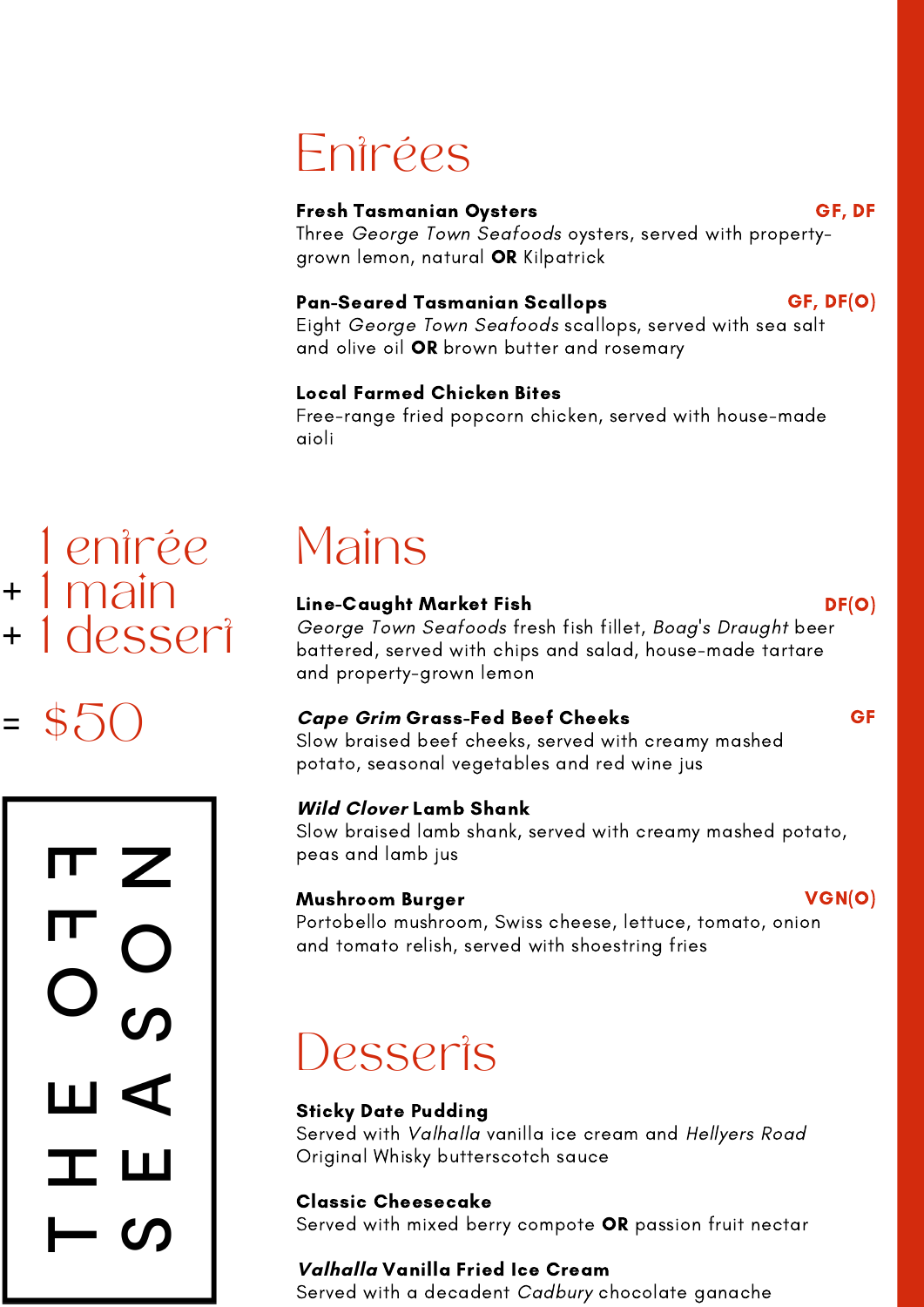| <b>Fresh Tasmanian Oysters</b><br>Served with property-grown lemon                                                                                             | GF, DF    | 6x 12x  |                 |
|----------------------------------------------------------------------------------------------------------------------------------------------------------------|-----------|---------|-----------------|
| - Natural                                                                                                                                                      |           | $22 \,$ | 40              |
| – Kilpatrick                                                                                                                                                   |           | 24      | 44              |
| <b>Pan-Seared Tasmanian Scallops</b><br>Eight George Town Seafoods scallops<br>- Served with sea salt and olive oil<br>- Served with brown butter and rosemary | GF, DF(O) |         | 17 <sup>2</sup> |
| <b>Garlic Prawn Skewers</b><br>Eight prawns, served with a slice of garlic bread or salad                                                                      |           | 18      |                 |
| <b>Salt and Pepper Calamari</b><br>Served with a mesculin, roasted pumpkin, tomato, onion and feta<br>salad, and house-made aioli                              | DF(O)     |         | 18              |
| <b>Local Farmed Chicken Bites</b><br>Free-range fried popcorn chicken, served with house-made aioli                                                            |           | 14      |                 |
| <b>Garlic Pizza</b>                                                                                                                                            | V, GF(O)  |         |                 |
| <b>Garlic and Cheese Pizza</b>                                                                                                                                 | V, GF(O)  |         | 9               |

| <b>Herb Pizza</b>                                   | VGN, GF(O) |    |
|-----------------------------------------------------|------------|----|
| <b>Herb and Cheese Pizza</b>                        | V, GF(O)   | 9  |
| <b>Semi-Dried Tomato Pesto and Mozzarella Pizza</b> | V, GF(O)   | 10 |
| <b>Rosemary, Feta and Garlic Pizza</b>              | V, GF(O)   | 9  |
| <b>Garlic Bread</b>                                 | V          | 8  |

# Entrees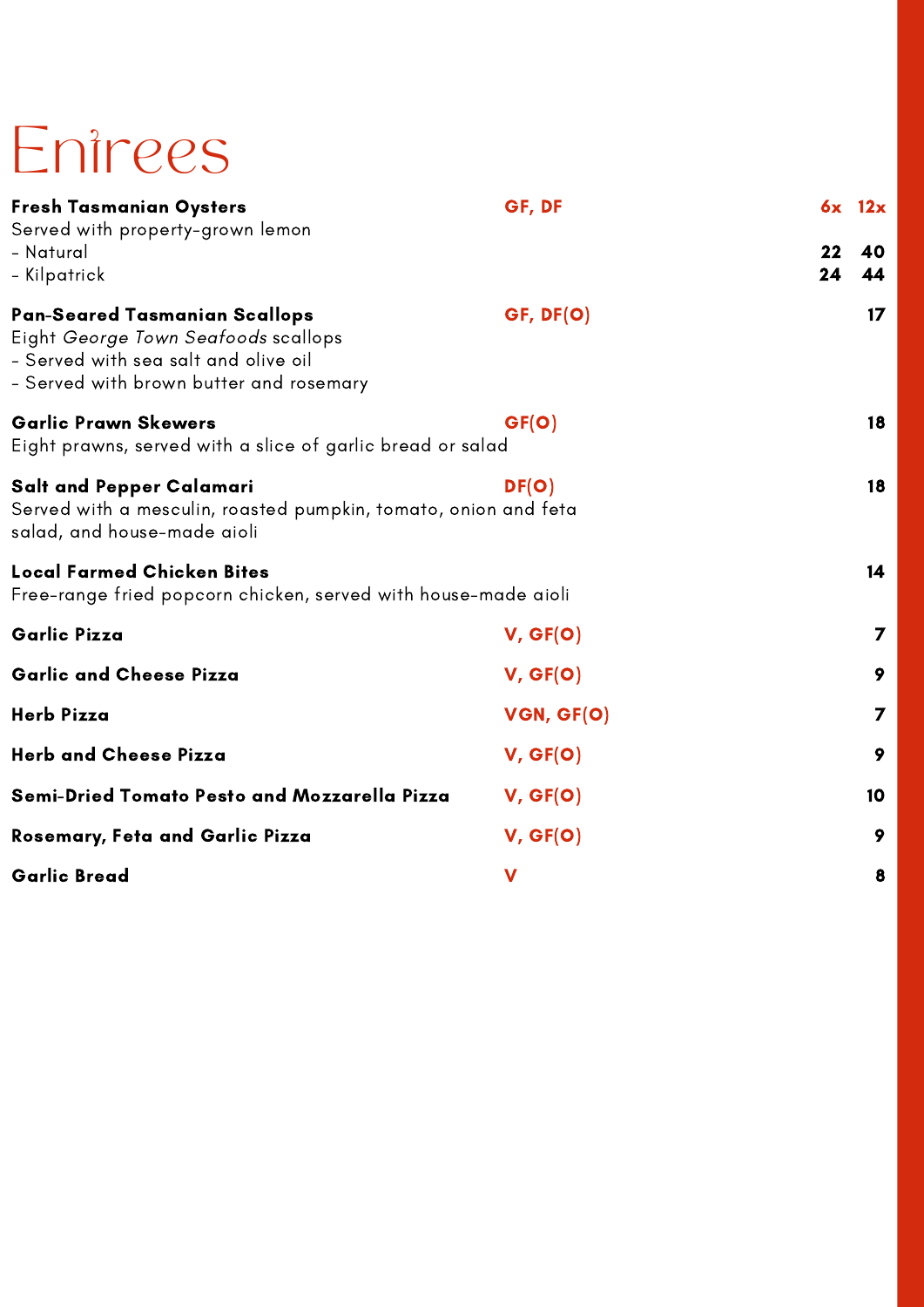#### **Cape Grim** Scotch Fillet 300g Grass-fed beef, cooked as you like, served with chips and salad, and house-made gravy (choice of plain, pepper or mushroom) Pairing suggestion: Holm Oak Pinot Noir **Cape Grim** Grass-Fed Beef Cheeks Slow braised beef cheeks, served with creamy mashed potato, broccolini and red wine jus Pairing suggestion: Pepik Pinot Noir **Wild Clover** Lamb Shank Slow braised lamb shank, served with creamy mashed potato and peas Pairing suggestion: Devils Corner Pinot Noir Bangers and Mash Pork Irish sausage, served with creamy mashed potato, green beans and house-made gravy Pairing suggestion: Boag ' s Draught Tagliatelle Bolognese Hand-made egg tagliatelle, served with a traditional Italian-style Bolognese sauce Pairing suggestion: Holm Oak Merlot Roast Pumpkin Steak Roast pumpkin steak marinated with dukkah, served with seasonal vegetables and molasses reduction Pairing suggestion: Pepik Pinot Grigio 40 29 30 24 22 21 GF, DF(O) **GF GF VGN**

| Line-Caught Market Fish<br>salad, house-made tartare and property-grown lemon<br>Pairing suggestion: Josef Chromy Sparkling                                                                                         | DF(O)<br>George Town Seafoods fresh fish fillet, Boag's Draught beer battered, served with chips and | 25 |
|---------------------------------------------------------------------------------------------------------------------------------------------------------------------------------------------------------------------|------------------------------------------------------------------------------------------------------|----|
| Tasmanian Fresh-Caught Salmon Fillet<br>George Town Seafoods salmon, cooked medium, served with a parsnip and fennel puree,<br>asparagus and mushrooms<br>Pairing suggestion: Devils Corner Pinot Noir              | GF                                                                                                   | 33 |
| <b>Chicken Schnitzel</b><br>garlic butter<br>Pairing suggestion: Boag's St. George                                                                                                                                  | Free-range chicken breast, in-house crumbed, served with chips and salad, and house-made             | 24 |
| Chicken Parmigiana<br> Free-range chicken breast, in-house crumbed, served with chips and salad<br>Pairing suggestion: Boag's XXX Ale                                                                               |                                                                                                      |    |
| <i><b>Bass Strait Porterhouse 300g</b></i><br>Grass-fed beef, cooked as you like, served with chips and salad, and house-made gravy<br>(choice of plain, pepper or mushroom)<br>Pairing suggestion: Holm Oak Merlot | GF, DF(O)                                                                                            | 34 |
|                                                                                                                                                                                                                     |                                                                                                      |    |

# Mains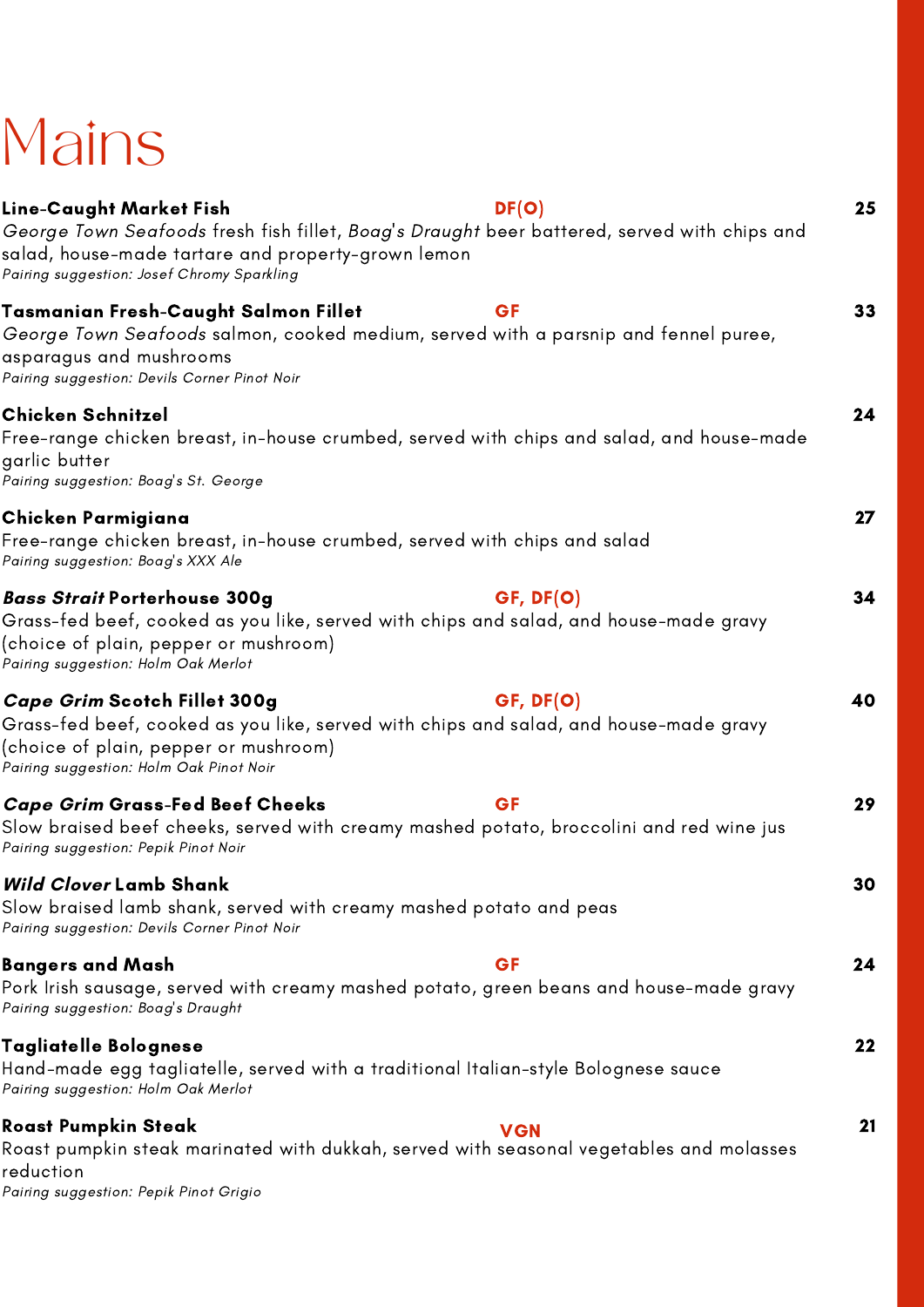### Classic

House-made beef patty, Swiss cheese, lettuce, tomato, pickles, tomato sauce and American mustard, served with shoestring fries Pairing suggestion: Pier Lager

### Aussie

House-made beef patty, Swiss cheese, lettuce, bacon, egg, pineapple, beetroot, tomato sauce and American mustard, served with shoestring fries Pairing suggestion: Pier Lager

#### Mushroom

Portobello mushroom, Swiss cheese, lettuce, tomato, onion and tomato relish, served with shoestring fries Pairing suggestion: Pier Lager VGN(O)

### Additional House-Made Beef Patty



21

4

### Sides

| <b>Authentic Pier-Style Surf</b><br>Sauce ™ ©        |                    |             |
|------------------------------------------------------|--------------------|-------------|
| <b>Surf Sauce with Prawns and</b><br><b>Scallops</b> |                    | 10          |
| <b>Malibu Cream Sauce</b>                            |                    |             |
| <b>Malibu Cream Sauce with</b><br><b>Prawns</b>      |                    | 10          |
| <b>Garlic Cream Sauce</b>                            |                    | 4           |
| Aioli, Tartare, Sweet Chilli<br>or Sour Cream        |                    | $\mathbf 2$ |
| <b>House-Made Gravy</b><br>Plain, pepper or mushroom | <b>GF, DF(O) 3</b> |             |

### Sauces

| UIUCJ                      |           |   |    |
|----------------------------|-----------|---|----|
| Chips                      | GF, DF    | 6 |    |
| <b>Potato Wedges</b>       | GF        | 7 | 11 |
| <b>Sweet Potato Fries</b>  | DF        | 8 | 12 |
| <b>Onion Rings</b>         |           | 9 |    |
| <b>Seasonal Vegetables</b> | GF, DF    | 8 |    |
| <b>Greek Salad</b>         | GF, DF(O) | 8 |    |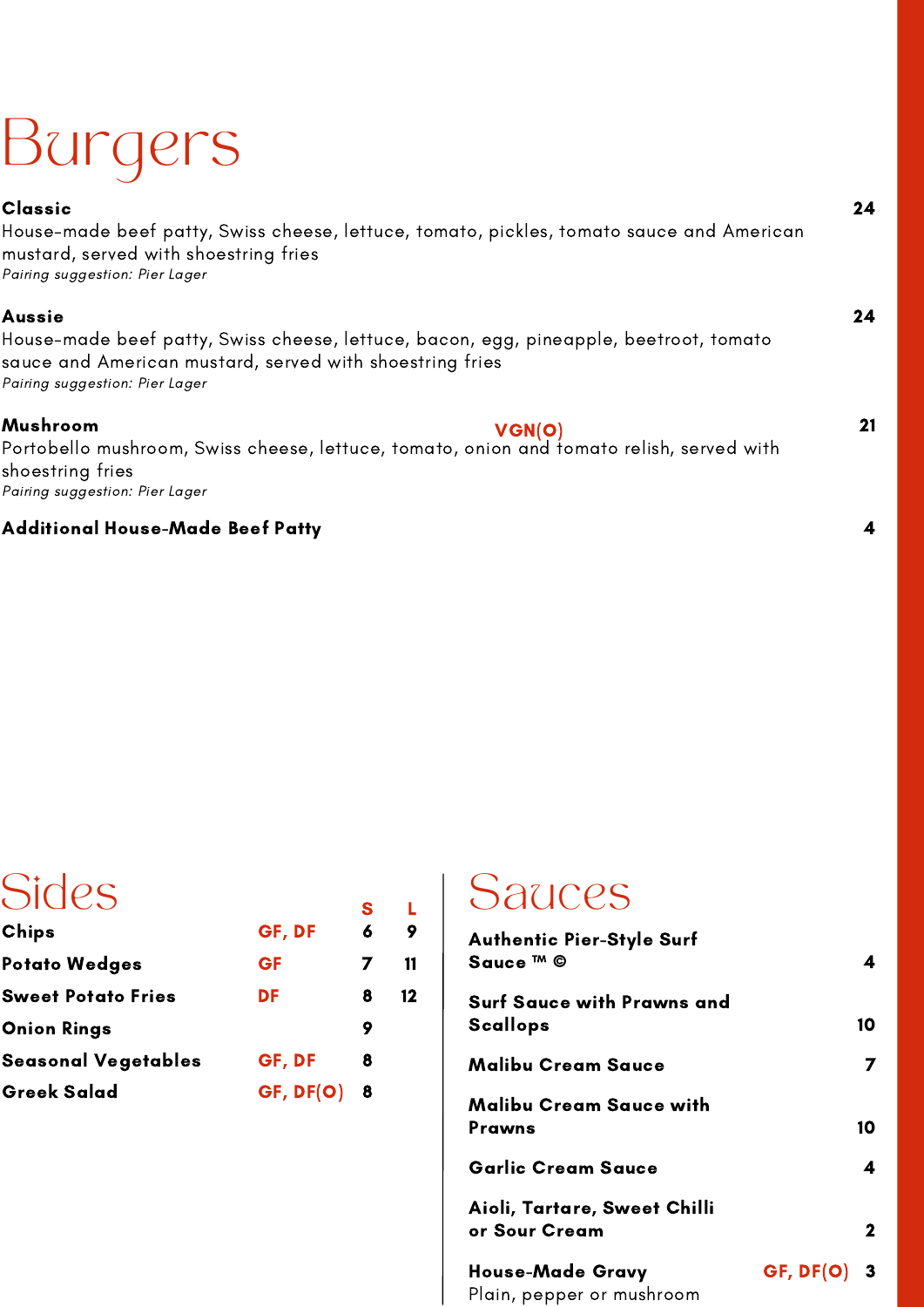| Pizzas                                                                                                                                                   |                    |                    |                  |              |           |
|----------------------------------------------------------------------------------------------------------------------------------------------------------|--------------------|--------------------|------------------|--------------|-----------|
| Margherita                                                                                                                                               |                    |                    |                  |              |           |
| Tomato base, mozzarella, bocconcini cheese, fresh basil                                                                                                  |                    |                    |                  |              |           |
| $\left  \# \right $ Vegetarian Delight<br> Tomato base, mozzarella, bocconcini cheese, roasted eggplant, capsicum, onion, spinach                        |                    |                    |                  | 16           | -21       |
| #2 American<br> Tomato base, mozzarella, hot salami, basil pesto                                                                                         |                    |                    |                  | 16           |           |
| $\parallel$ #3 Spicy Italian<br>Tomato base, mozzarella, hot salami, chilli, capsicum, olives                                                            |                    |                    |                  | 16           |           |
| $\sharp 4$ Meat Lovers<br> Tomato base, BBQ sauce, mozzarella, ham, chicken, beef, salami                                                                |                    |                    |                  | 22           |           |
| $\sharp 5$ Antipasto<br> Tomato base, mozzarella, bocconcini cheese, salami, roasted eggplant, semi-dried<br>tomato, artichoke, olives                   |                    |                    |                  | $\mathbf{L}$ | <b>ZJ</b> |
| #6 Hawaiian<br>Tomato base, mozzarella, ham, pineapple                                                                                                   |                    |                    |                  | 16           |           |
| <b>#7 Smoked Salmon</b><br> Tomato base, smoked salmon, caramelised red onion, asparagus, cherry tomato, cracked<br>black pepper, served with sour cream |                    | DF(O)              |                  | 23           | 29        |
| #8 Mediterranean<br> Tomato base, mozzarella, feta, salami, basil pesto, fresh basil, olives                                                             |                    |                    |                  | 17           |           |
| $\mid$ #9 Vegetarian Premium<br> Tomato base, mozzarella, feta, roasted pumpkin, pine nuts, fresh basil                                                  |                    |                    |                  | 16           |           |
| #10 Vegetarian Deluxe<br>Tomato base, mozzarella, feta, semi-dried tomato, rosemary, onion, olives, spinach                                              |                    |                    |                  | 16           |           |
| <b>#11 Seafood</b><br>Tomato base, mozzarella, mixed seafood                                                                                             |                    |                    |                  | 16           |           |
| #12 Hawaiian Chicken<br> Tomato base, mozzarella, chicken, pineapple, mushroom, onion                                                                    |                    |                    |                  | 20           |           |
| <b>#13 Supreme</b><br> Tomato base, mozzarella, ham, salami, anchovy, capsicum, mushroom, olives                                                         |                    |                    |                  | 19           | 25        |
| $\left  \# \right $ 4 Australian<br>Tomato base, mozzarella, ham, mushroom, olives                                                                       |                    |                    |                  | 17           | 22        |
| #15 Satay Chicken<br>Satay sauce, mozzarella, chicken, capsicum, mushroom, onion                                                                         |                    |                    |                  | 16           |           |
| <b>#16 Scorcher</b><br> Chilli Nap sauce, mozzarella, hot salami, jalapeno, capsicum, chilli flakes                                                      |                    |                    |                  | 17           | 23        |
| <b>#17 Pepperoni</b><br> Tomato base, mozzarella, pepperoni, oregano                                                                                     |                    |                    |                  |              | 23        |
| $\left  \# 18 \right\rangle$ "The Shnitzy" (one whole chicken schnitzel per pizza!)<br>Tomato base, mozzarella, ham, bite-sized chicken schnitzel pieces |                    |                    |                  |              | 30        |
| Gluten Free Base +\$4                                                                                                                                    | Half and Half +\$2 | $Small = 6$ Slices | Large = 8 Slices |              |           |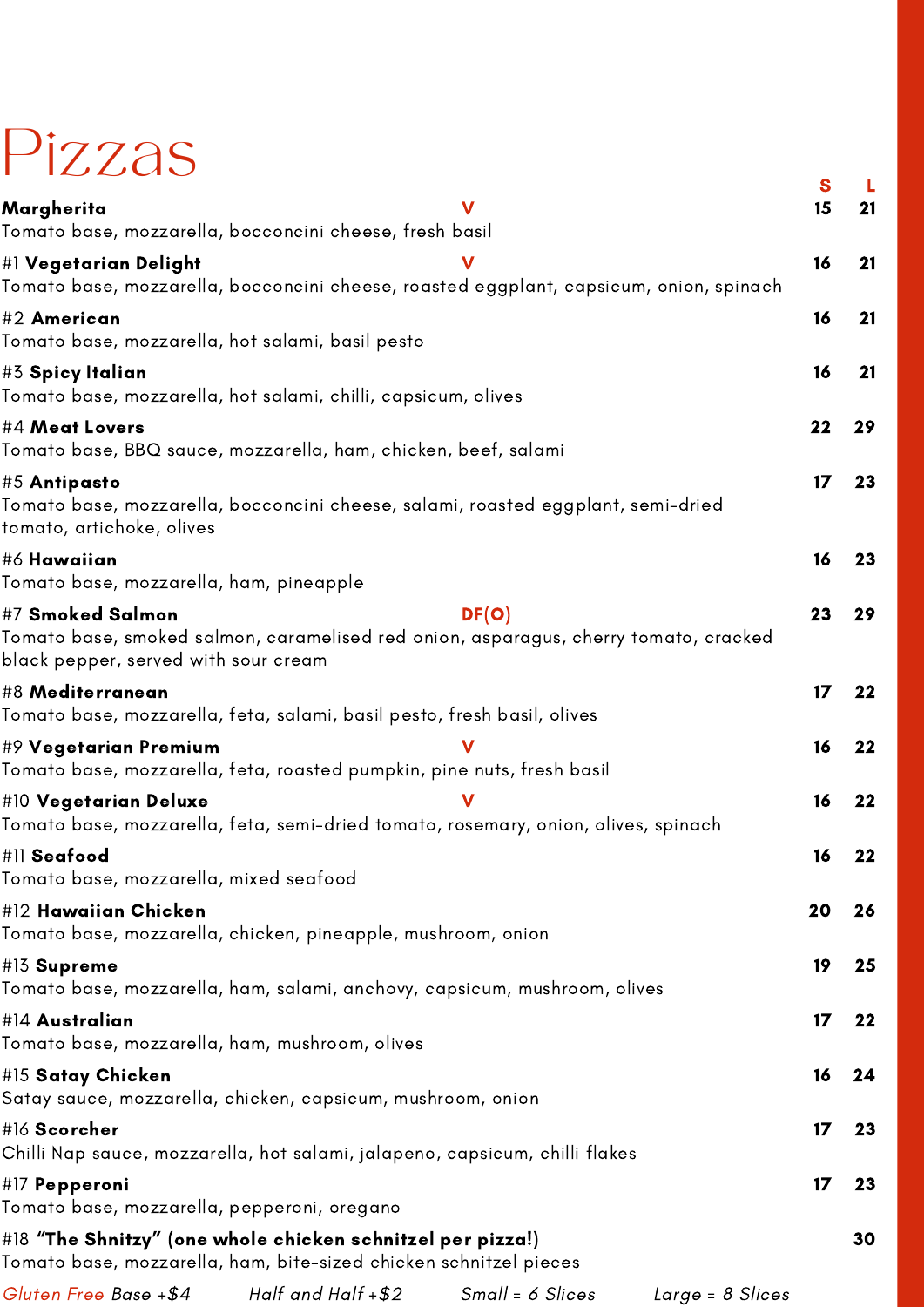

Parmi Night: Parmi, chips, salad and a schooner of Pier Lager for \$26



Bar Snacks: Free snacks for bar patrons in the evening







Monday Tight-Arse Monday: 10% off online

Burger Night: Burger, shoestring fries and a schooner of Pier Lager for \$25





Steak Night: 300g porterhouse, chips, salad, gravy and a beverage for \$30

pizza orders using code MONDAY10, and take away cheeseburgers for just \$15





# Nightly Specials